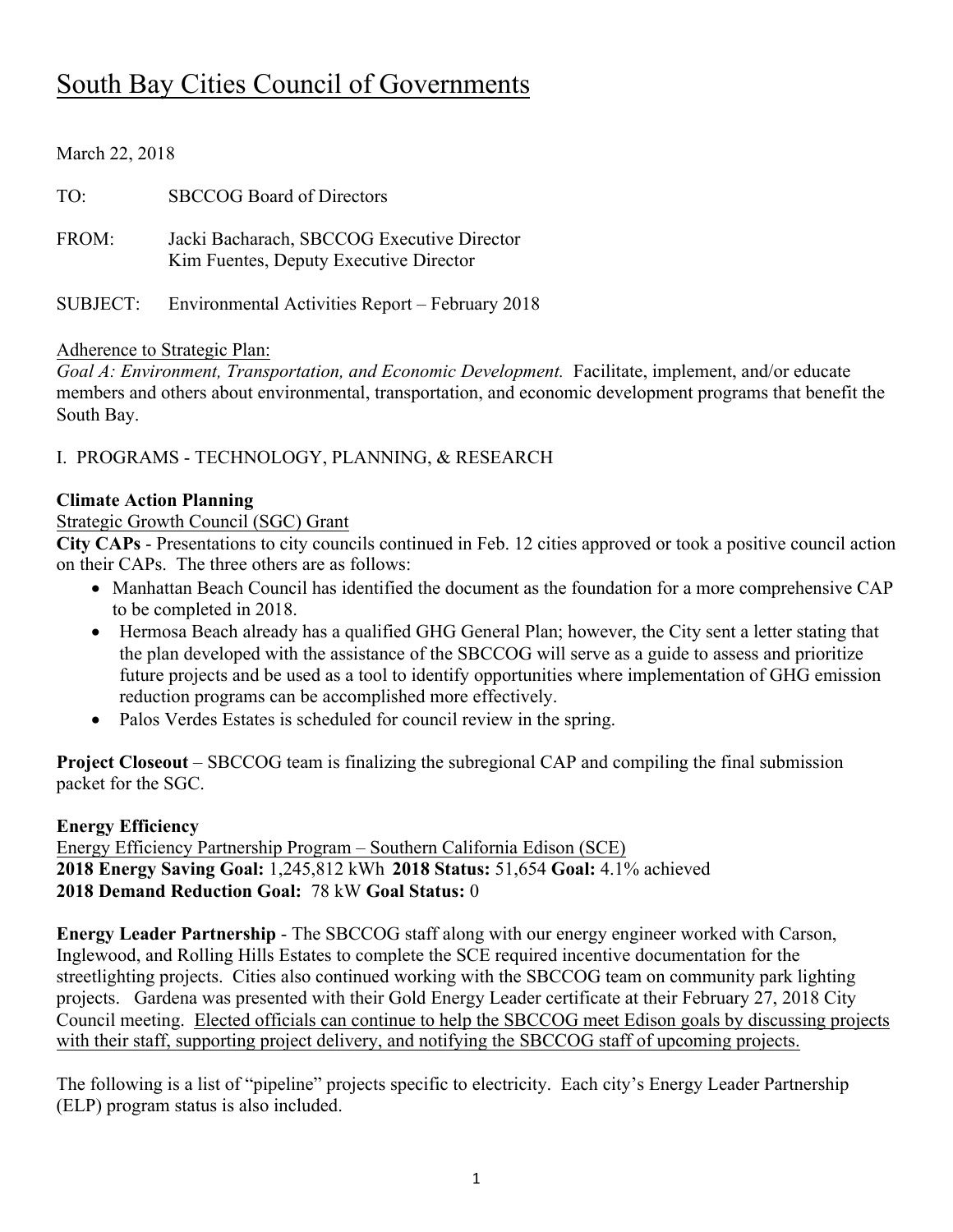| <b>City</b>                  | <b>Current</b><br><b>ELP</b><br><b>Tier</b><br>Level | <b>Energy Efficiency Measures (EEMs)</b> | <b>Estimated</b><br>Completion<br><b>Date</b> | <b>Estimated kWh</b><br>savings | <b>Estimated</b><br>Incentive (\$) |
|------------------------------|------------------------------------------------------|------------------------------------------|-----------------------------------------------|---------------------------------|------------------------------------|
| Carson                       | Gold                                                 | Lighting/Pool Boiler/Water Heater/VFD    | Q1 2018                                       | 28,578                          | \$6,144                            |
|                              |                                                      | Pool Pump VFD                            | Q3 2018                                       | 51,758                          | \$11,646                           |
|                              |                                                      | Exterior & Interior Lighting             | Q3 2018                                       | 729,931                         | \$156,667                          |
|                              |                                                      | <b>LED</b> Streetlights                  | Q1 2018                                       | 588,596                         | \$234,752                          |
|                              |                                                      | <b>LED Sports Lighters</b>               | Q4 2018                                       | 733,452                         | \$124,687                          |
|                              | Gold                                                 | Exterior & Interior Lighting             | Q4 2018                                       | 78,125                          | \$13,281                           |
| Gardena                      |                                                      | Exterior & Interior Lighting             | Q4 2018                                       | 284,534                         | \$24,626                           |
| Hermosa Beach                | Platinum                                             | <b>Exterior LED Lighting</b>             | Q4 2018                                       | 29,574                          | \$5,915                            |
|                              |                                                      | <b>LED</b> Streetlights                  | Q1 2018                                       | 646,254                         | \$396,830                          |
| Inglewood                    | Gold                                                 | Elevator Motor-Generator Set             | Q2 2018                                       | 121,900                         | \$29,007                           |
| Manhattan Beach              | Platinum                                             | <b>LED Sports Lighters</b>               | Q4 2018                                       | 305,597                         | \$61,119                           |
|                              |                                                      | <b>Exterior LED Lighting</b>             | Q2 2018                                       | 55,305                          | \$13,890                           |
| Palos Verdes Estates         | Platinum                                             | <b>LED</b> Lighting                      | Q4 2018                                       | 33,739                          | \$7,240                            |
| Rancho Palos Verdes          | Gold                                                 | LED Streetlights                         | Q1 2018                                       | 22.079                          | \$9,075                            |
|                              |                                                      | LED LS-1 to LS-2 Conversion              | Q2 2019                                       | 557,976                         | \$240,992                          |
| Redondo Beach                | Gold                                                 | LED Lighting                             | Q2 2018                                       | 42,311                          | \$7,193                            |
| <b>Rolling Hills Estates</b> | Gold                                                 | <b>LED</b> Streetlights                  | Q1 2018                                       | 58,409                          | \$10,327                           |
| Torrance                     | Gold                                                 | Interior LED Lighting                    | Q3 2018                                       | 837,954                         | \$164,370                          |
|                              |                                                      | Exterior & Interior LED Lighting         | Q1 2018                                       | 35,899                          | \$38,285                           |
|                              |                                                      | Interior LED Lighting                    | Q1 2018                                       | 15,755                          | \$115,221                          |
|                              |                                                      | VFD & Pump Motor                         | Q4 2018                                       | 172,003                         | \$29,240                           |
|                              |                                                      | Interior LED Lighting                    | Q3 2018                                       | 16,741                          | \$4,604                            |
|                              |                                                      |                                          | Total                                         | 5,446,470                       | \$1,605,111                        |

**Energy Management Information** - This SCE/SCG Strategic Plan project received the Notice to Proceed February 1. A kick-off meeting was held with SBCCOG staff and energy engineer to go over program tasks. Funds will be used to benchmark facilities which will help identify energy efficiency projects. In addition, the funds will be used to investigate an energy management tool to help cities manage their electric and gas usage.

Energy Efficiency Partnership Program – Southern California Gas Company (SCG) **2018 Goal:** 10,000 therms **2018 Status**: 6,532 therms **2018 Incentives Received**: 0

SBCCOG staff met with SCG staff to formulate plans to identify gas projects for 2018. In addition, the SCE/SCG Strategic Plan benchmarking activities will identify opportunities to reduce gas usage at municipal facilities.

| Agency            | <b>Project</b>     | Therm<br><b>Savings</b> | Incentive  | <b>Project</b><br><i>Completion</i> | <b>Comments</b>         |
|-------------------|--------------------|-------------------------|------------|-------------------------------------|-------------------------|
| City of Inglewood | Replace 4x boilers | TBD                     | $\text{t}$ |                                     | No application in house |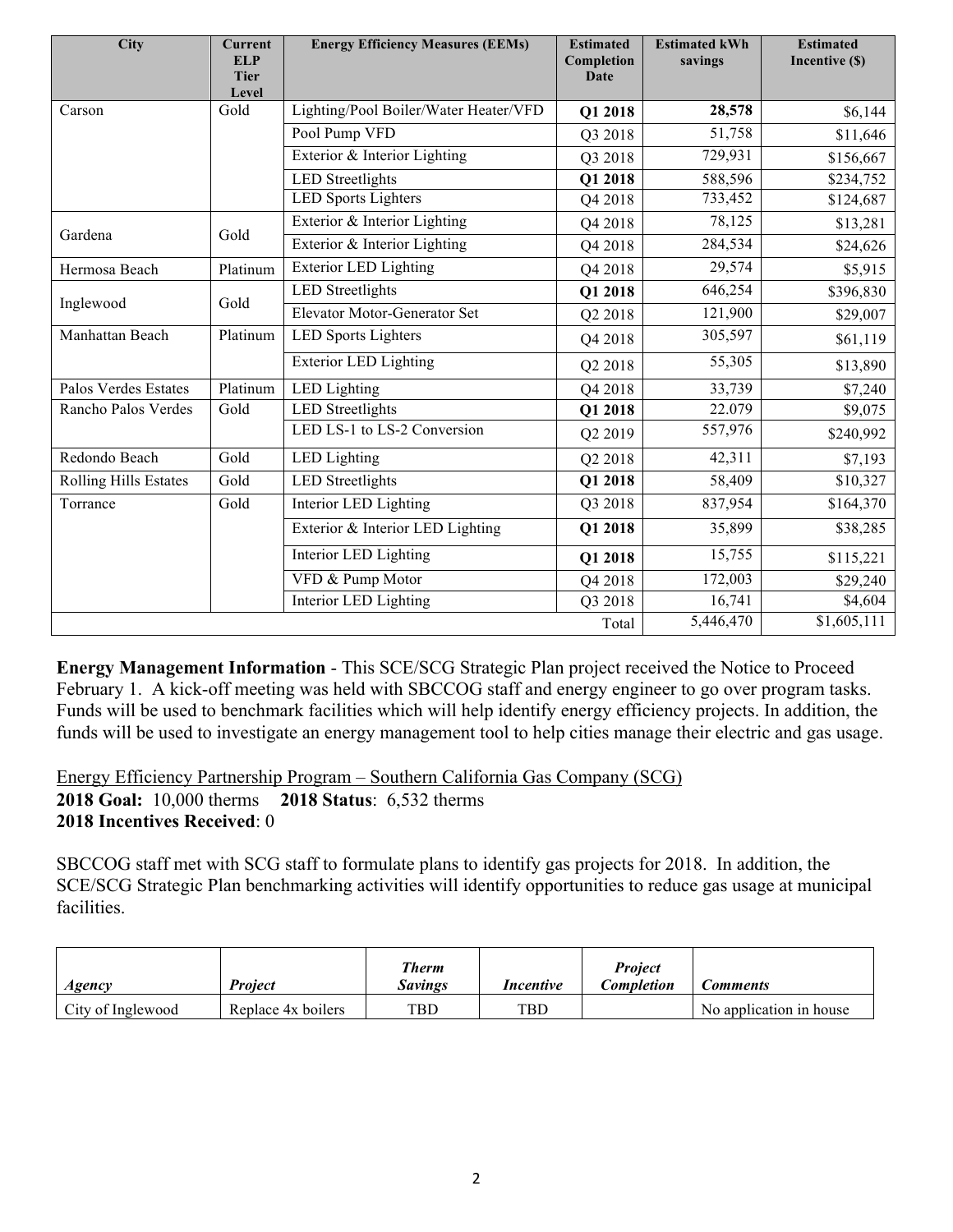HERO – PACE: SBCCOG continues to promote PACE financing for homeowners. The spreadsheet below covers the activity from each South Bay members' jurisdiction since the launch date through December 2017. Proceeds from HERO for 2017 Q4 = \$1,195.73. Proceeds for 2018 Q1 are expected in April 2018. Total since program start in 2014 = \$27,597.12. Payments to SBCCOG are based on HERO programs that are completed in the South Bay. Activity through January 2018 listed below:

| <b>Member</b>                | <b>Launch Date</b> | <b>Eligible</b><br><b>Housing</b><br>Units <sup>*</sup> | Total<br><b>Applications</b><br><b>Received</b> | <b>Applications</b><br>Approved | <b>Approved Amount</b> | <b>Funded</b><br><b>Projects</b> | <b>Funded Amount</b> | Jobs<br>Created*** | <b>Energy</b>  | Water    | Renewable | Solar kW<br>Installed | <b>Annual kWh</b><br>Saved | <b>Annual CO2</b><br><b>Reduced (Tons)</b> |
|------------------------------|--------------------|---------------------------------------------------------|-------------------------------------------------|---------------------------------|------------------------|----------------------------------|----------------------|--------------------|----------------|----------|-----------|-----------------------|----------------------------|--------------------------------------------|
| Carson                       | 5/23/14            | 21,375                                                  | 1,853                                           | 1,235                           | \$86,363,164           | 706                              | 18,248,017           | 164                | 1.190          | 68       | 179       | 414                   | 4,329,144                  | 1,062                                      |
| El Segundo                   | 5/23/14            | 4,209                                                   | 51                                              | 42                              | \$7,182,297            | 24                               | 629,058              | 6                  | 30             | 4        | 8         | 18                    | 168,929                    | 41                                         |
| Gardena                      | 5/23/14            | 12,360                                                  | 653                                             | 442                             | \$30,366,706           | 239                              | 5,994,076            | 54                 | 391            | 24       | 36        | 71                    | 1,150,561                  | 279                                        |
| Hawthorne                    | 5/23/14            | 11,621                                                  | 511                                             | 371                             | \$29,270,879           | 208                              | 4,765,523            | 43                 | 327            | 10       | 38        | 73                    | 1,067,092                  | 260                                        |
| Hermosa Beach                | 5/23/14            | 6.473                                                   | 54                                              | 40                              | \$8,413,706            | 19                               | 395,206              |                    | 20             | $\circ$  | 10        | 23                    | 96,974                     | 26                                         |
| Inglewood                    | 5/23/14            | 19,038                                                  | 1,267                                           | 848                             | \$59,066,012           | 469                              | 12,077,321           | 109                | 756            | 50       | 48        | 111                   | 2,182,061                  | 529                                        |
| Lawndale                     | 5/23/14            | 5,262                                                   | 142                                             | 94                              | \$7,235,826            | 45                               | 1,040,438            | 9                  | 74             |          | 10        | 21                    | 224,264                    | 56                                         |
| Lomita                       | 5/23/14            | 4,606                                                   | 102                                             | 86                              | \$8,158,849            | 42                               | 1,008,111            | 9                  | 68             | б        | 12        | 36                    | 312,674                    | 77                                         |
| Manhattan Beach              | 5/28/15            | 12,403                                                  | 89                                              | 80                              | \$18,104,211           | 39                               | 1,289,800            | 12                 | 68             |          | 24        | 85                    | 426,488                    | 110                                        |
| Palos Verdes Estates         | 5/28/15            | 5,115                                                   | 36                                              | 32                              | \$7,062,522            | 10                               | 527.780              | 5                  | 16             | 3        |           | 11                    | 78,276                     | 20                                         |
| Rancho Palos Verdes          | 5/23/14            | 14,759                                                  | 208                                             | 184                             | \$29,859,927           | 84                               | 2,299,533            | 21                 | 131            |          | 16        | 59                    | 649,589                    | 156                                        |
| Redondo Beach                | 3/24/15            | 20,292                                                  | 183                                             | 151                             | \$20,060,893           | 78                               | 1,554,437            | 14                 | 113            | ₹        | 18        | 37                    | 428,518                    | 105                                        |
| Rolling Hills                | 5/23/14            | 698                                                     | 6                                               | 6                               | \$1,631,678            |                                  | 119,637              |                    | $\overline{2}$ | $\Omega$ | $\Omega$  | $\Omega$              | 995                        | $\circ$                                    |
| <b>Rolling Hills Estates</b> | 5/23/14            | 3,090                                                   | 41                                              | 36                              | \$6,914,523            | 20                               | 673,760              | 6                  | 26             |          | 8         | 35                    | 193,244                    | 49                                         |
| Torrance                     | 5/23/14            | 37,899                                                  | 708                                             | 580                             | \$62,548.927           | 321                              | 7,289,956            | 66                 | 450            | 32       | 100       | 239                   | 1,896,454                  | 471                                        |
| <b>Total</b>                 |                    | 179,200                                                 | 5.904                                           | 4.227                           | \$382,240,121          | 2,306                            | 57,912,654           | 522                | 3.662          | 219      | 511       | 1.234                 | 13,205,263                 | 3,240                                      |

Eligible housing units based off Total Single Family Homes minus 5 units or more from the Department of Finance City/County Population and Housing Estimates, 1/1/2013. "" 1 job for every \$117,000 invested

# YGRENE – PACE

The SBCCOG receives funding for Ygrene activities in the South Bay in return for promoting PACE. Ygrene total payments to the SBCCOG for 2017 are \$3,296.99. Since the program started in 2016, payments have totaled \$6,487.86. Payments to SBCCOG are based on Ygrene programs that are completed in the South Bay. City breakdown by project listed below for activity through January 2018:

| <b>Project Type</b>   |             | Residential |                          |           |                   | Commercial         |                  |  |                                                                                                                                             |           |                              |         |                  | Project Type          |    |  |                             |           |                                  |                                 |
|-----------------------|-------------|-------------|--------------------------|-----------|-------------------|--------------------|------------------|--|---------------------------------------------------------------------------------------------------------------------------------------------|-----------|------------------------------|---------|------------------|-----------------------|----|--|-----------------------------|-----------|----------------------------------|---------------------------------|
|                       |             |             | # Apps   Eligible Amount | Approvals | Approved Amount   | #Funded<br>Project | Funded<br>Amount |  | # Apps   Eligible Amount                                                                                                                    | Approvals | Approved   #Funded<br>Amount | Project | Funded<br>Amount | Jobs Created   Energy |    |  | Water   Seismic   Renewable | Installed | Solar MW   Lifetime kWh<br>Saved | Lifetime CO2<br>Reduced (Mtons) |
| <b>District</b>       | Launch Date |             |                          |           |                   |                    |                  |  |                                                                                                                                             |           |                              |         |                  |                       |    |  |                             |           |                                  |                                 |
| Carson                | 10/6/2015   |             | \$777,281                |           | \$1,036,455       |                    | \$80,246         |  |                                                                                                                                             |           |                              |         |                  |                       |    |  |                             |           | 544,532                          | 96                              |
| Inglewood             | 8/8/2017    |             | \$516,434                |           | \$1,172,962       |                    | \$253,943        |  |                                                                                                                                             |           |                              |         | \$39,475         |                       |    |  |                             | 0.018     | 1,991,063                        | 352                             |
| Gardena               | 1/12/2016   |             | \$683,714                |           | \$683,714         |                    | \$9,340          |  |                                                                                                                                             |           |                              |         |                  |                       |    |  |                             |           | 63,379                           |                                 |
| Hawthorne             | 10/13/2015  |             | \$329,687                |           | \$576,716         |                    | \$115,041        |  |                                                                                                                                             |           |                              |         |                  |                       |    |  |                             |           | 780,640                          | 138                             |
| Lomita                | 8/26/2015   |             |                          |           | \$101,196         |                    | \$45,176         |  |                                                                                                                                             |           |                              |         |                  |                       |    |  |                             |           | 306553                           | 54                              |
| El Segundo            | 12/15/2015  |             |                          |           |                   |                    |                  |  |                                                                                                                                             |           |                              |         |                  |                       |    |  |                             |           |                                  |                                 |
| Rolling Hills Estates | 10/13/2015  |             |                          |           |                   |                    |                  |  |                                                                                                                                             |           |                              |         |                  |                       |    |  |                             |           |                                  |                                 |
| Torrance              | 10/13/2015  |             | \$228,577                |           | \$342.314         |                    | \$16,769         |  | \$234,000                                                                                                                                   |           | \$234,000                    |         |                  |                       |    |  |                             |           | 113,790                          | <b>20</b>                       |
| Redondo Beach         | 1/19/2016   |             |                          |           |                   |                    |                  |  |                                                                                                                                             |           |                              |         |                  |                       |    |  |                             |           |                                  |                                 |
| <b>Totals</b>         |             |             | 38 \$2 535 692 56        |           | 16 \$3 913 356 77 |                    | 14 \$520 514 71  |  | $\frac{1}{2}$ $\frac{1}{2}$ $\frac{1}{2}$ $\frac{1}{2}$ $\frac{1}{2}$ $\frac{1}{2}$ $\frac{1}{2}$ $\frac{1}{2}$ $\frac{1}{2}$ $\frac{1}{2}$ |           | 234 000                      |         | \$39,475.17      |                       | 11 |  |                             |           | 0.02 3.799.957                   | 671                             |

#### South Bay Sustainable Green Business Program (formerly Green Building Challenge)

SBCCOG staff is developing a flyer describing the program and how businesses can benefit. Currently the participating businesses are receiving a monthly e-newsletter with information on programs and training opportunities. Participants by city: Torrance (35), Lawndale (26), Redondo Beach (16), El Segundo (15), Gardena (15), Hawthorne (15), Carson (12), Inglewood (10), Manhattan Beach (8), Palos Verdes Estates (7), Rancho Palos Verdes (7), Hermosa Beach (5), Rolling Hills Estates (4), Lomita (3), Lennox (2), and Los Angeles County – Community of Westmont (1) for a total of 181 businesses in the program as of the end of February 2018.

#### **Water Conservation**

West Basin Municipal Water District Programs (West Basin) *Contract year is Sept. 1, 2017 through Aug. 31, 2018*

#### Task 1. Educational Outreach Support

#### *Water Reliability Support Cards*

*Contract goals:* 300 support cards

*Status of goal:* 82 collected as of the end of February 2018; SBCCOG staff was informed in mid-February by West Basin staff that we are no longer to collect the WR support cards. The Public Information & Education Department at West Basin is re-working some of the West Basin outreach programs.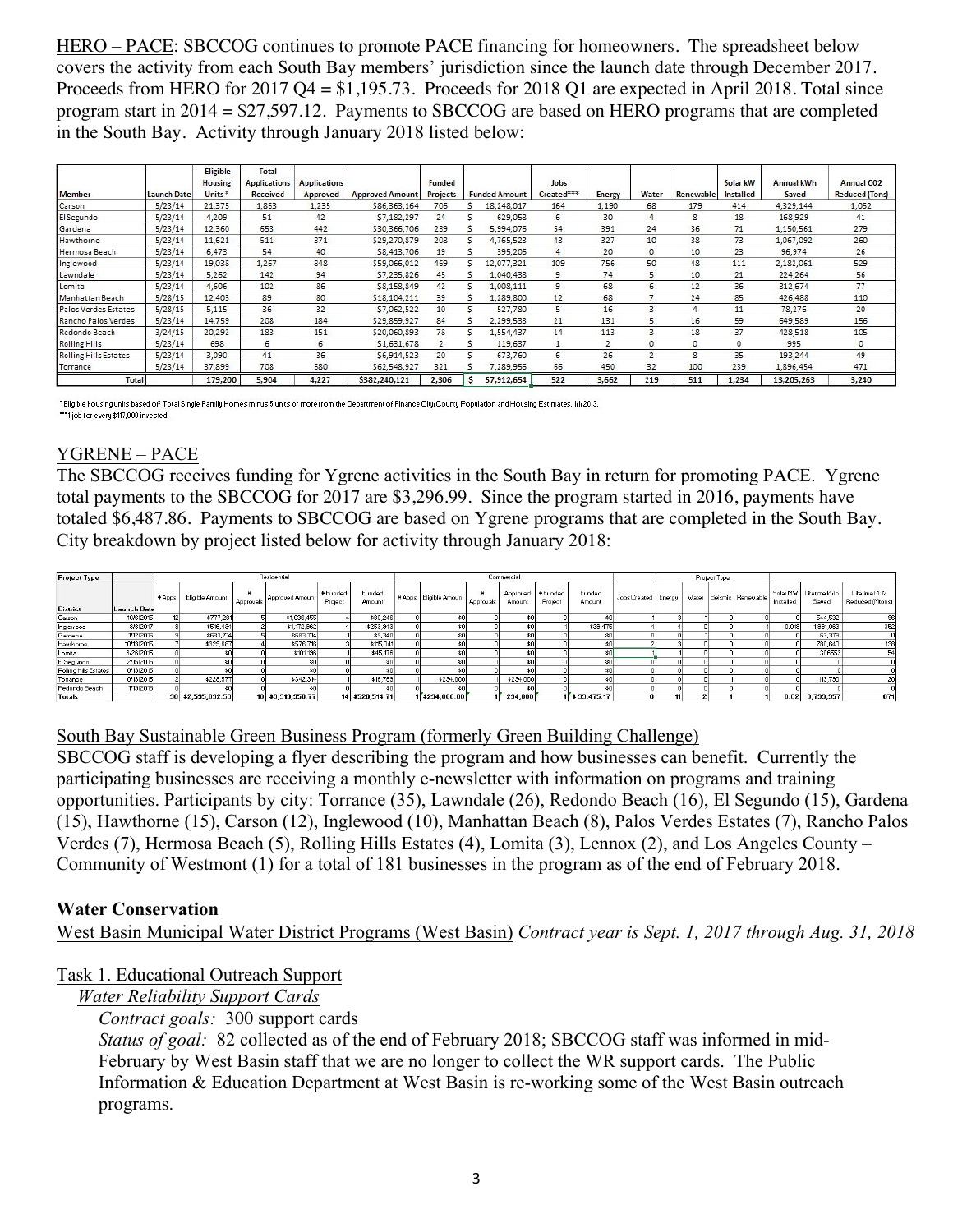#### Task 2. Support for Workshops & Events

#### *Educational Classes*

*Contract goals*: minimum of 12 and a maximum of 24 *Status of goals*: 3 completed; 1 scheduled (March)

# *Rain Barrel Giveaway*

*Contract goal*: 5

*Status of goal*: 2 completed; 3 scheduled: 3/17/18 - Lawndale, 4/7/18 - Manhattan Beach, 5/19/18 - Inglewood

# *Greywater Workshops*

*Contract goal*: 10 workshops: 5 symposiums and 5 technical workshops (2 in each Director's division) *Status of goal*: 2 workshops completed: 2/15/18 and 2/27/18 in Redondo Beach; 8 workshops scheduled: 3/14/18 and 3/20/18 in Inglewood; 4/11/18 and 4/18/18 in Culver City (for El Segundo residents); 5/16/18 and 5/22/18 in Hawthorne; 6/13/18 and 6/20/18 in Carson

# *Water Harvest*

*Contract goal*: support West Basin with Water Harvest Event *Status of goal*: completed; event was held October 14, 2017.

# Task 3. Water Reliability Program

*Contract goal*: schedule up to 6 Water Reliability related presentations. *Status of goal:* waiting for direction from West Basin staff; the Public Information & Education Department at West Basin is re-working some of the West Basin outreach programs.

# Task 4. Cash for Kitchens

*Contract goal*: target up to 75 institutional facilities (Schools Districts, Cities, Hospitals, Colleges, Community Centers, Churches, and Convalescent Senior Centers) with food service and/or kitchen operations on-site total.

*Status of goal*: 18 water surveys completed; no surveys were conducted in February due to West Basin putting a hold on the program. Program activities are being re-evaluated. A meeting has been scheduled in early March with SBCCOG staff and West Basin staff to discuss the direction of the CFK program.

SBCCOG staff updated files and dropped-off reports to businesses in Hawthorne and Lawndale.

# Task 5. Disadvantaged Community (DAC) Water-Energy Initiative Program (Clothes-Washer)

*Contract goal:* provide outreach to DAC areas within West Basin's service area and provide free installation of high-efficiency showerheads, faucet aerators, and clothes washers.

*Status of goal*: SBCCOG staff continues with outreach efforts to develop contacts for this program. According to West Basin staff, the start of the program has been delayed, although SBCCOG staff does continue to cultivate relationships in the DAC communities. A meeting has been scheduled in early March with SBCCOG staff and West Basin staff to discuss the direction of the DAC Water-Energy Initiative Program.

# Task 6. Translation Services

# *Contract goal*: as needed

*Status of goal*: translation services were provided in the month of February. Document translated: "Rain Barrel Flyer"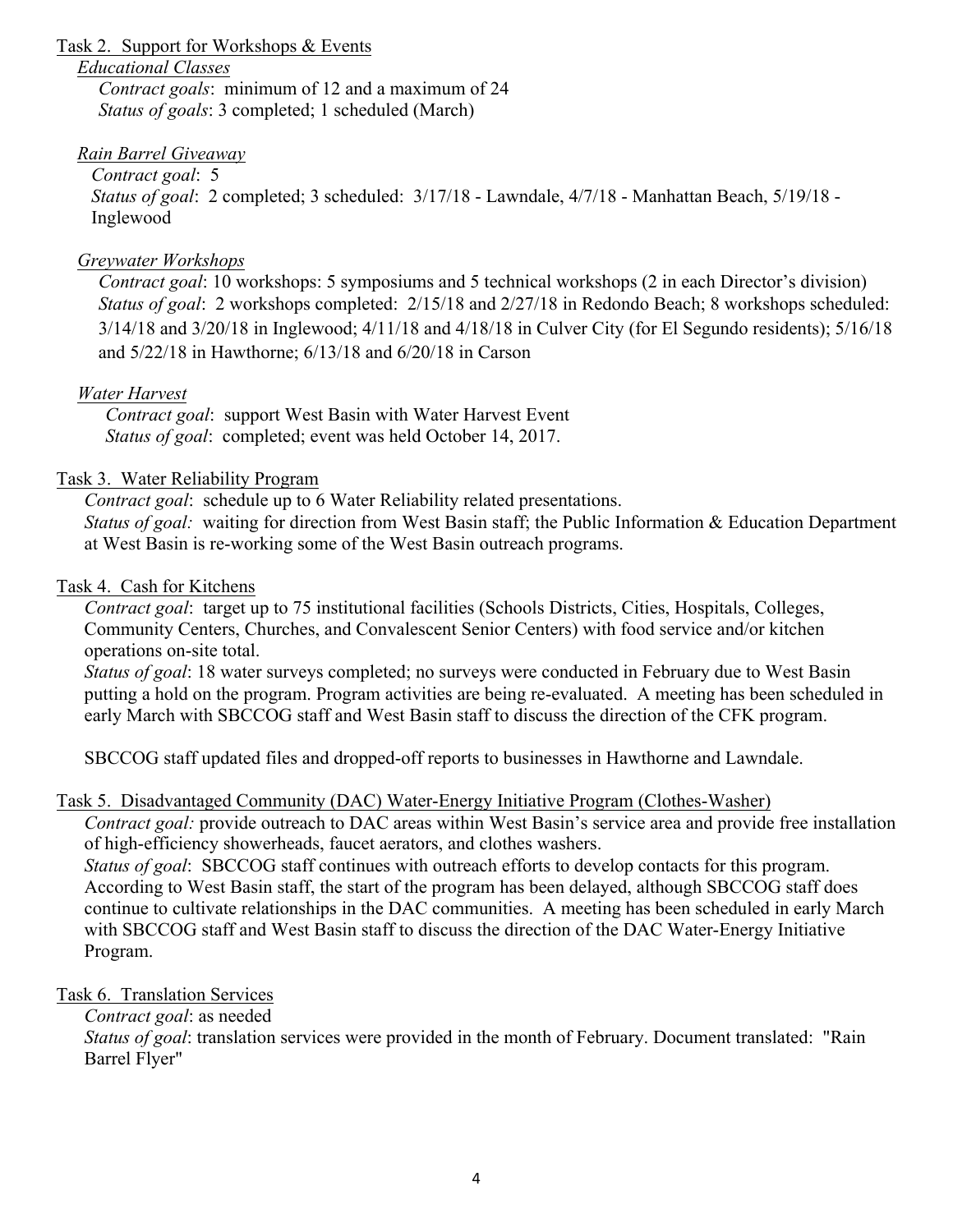#### Torrance Water

Task 1: Support for educational classes (California Friendly Landscape Training (CFLT) or Turf Removal (TR) Class and community events

*Contract goal:* as requested

*Status of goal:* 1 CFLT class completed; 4 scheduled: 3/10/18 (CFLT), 4/7/18 (TR), 6/30/18 (CFLT), and 9/8/18 (TR). Torrance will be hosting the City Yard Open House on 6/2/18.

# Task 2: Cash for Kitchens

*Contract goal:* 10 new commercial kitchens; 10 follow-up site visits *Status of goal:* Torrance staff has ordered the water-saving devices and SBCCOG staff is waiting for delivery. Torrance is also developing the English/Spanish posters. The goal is to begin outreach in March.

#### MWD Caucus Meeting

The February meeting provided MWD's proposed rates and charges and budget for Fiscal Year 2018/19 by Gary Breaux, Chief Financial Officer and Assistant General Manager, Metropolitan Water District. A second presentation covered L.A. County's proposed Safe, Clean Water Program by Russ Bryden, Principal Engineer, Los Angeles County Department of Public Works. This program will be on the mid-term ballot, November 2018. Information can be found at www.safecleanwaterla.org.

Water Replenishment District of Southern California (WRD) *Contract year is August 24, 2017-March 31, 2018.*  SBCCOG placed a WRD article focusing on the Water Independence Now (WIN) program in the SBESC enewsletter, promoted with e-blast and hard copy invitations to elected officials and community leaders the February 6, 2018 Ribbon Cutting for the WRD/City of Torrance Desalter Expansion. SBCCOG staff replenished WIN program brochures at the SBCCOG's Palos Verdes information kiosk. SBCCOG staff continues to research locations in the South Bay for WRD's Eco Gardener workshops. SBCCOG staff met with WRD to discuss contract renewal.

Sanitation Districts of LA County (LACSD) *Contract year is January 1-December 31, 2018 Contract goals*: Schedule 5 Sanitation Districts-related presentations *Status of goals*: 2 have been scheduled: 3/20/18 and 4/19/18 SBCCOG staff met with LACSD staff regarding assistance in identifying potential residential and business organizations for upcoming workshops related to the Clearwater Project. The first workshop is scheduled for March at the Wilmington Senior Center.

#### Los Angeles Department of Water and Power (LADWP) *Contract year is January 1-December 31, 2018 Contract goals*:

- 8-12 targeted special exhibit events *Status of goal*: 3 completed; 1 scheduled (3/31/18 in Harbor City)
- 1 training for SBCCOG Volunteers on LADWP programs *Status of goal*: Training will be scheduled for early March 2018
- 6-8 commercial kitchens to be identified for water assessments and conservation training *Status of goal*: SBCCOG staff in process of identifying potential commercial kitchens

# **Transportation**

Vanpool Program (*Contract period Feb. 1, 2013 – Nov. 30, 2018*) *Contract goals*: 72 outreach events; 18 information/formation meetings *Status of goals*: 205 outreach events **Goal met**; 8 information/formation meetings

In February, collateral materials were distributed at 8 SBCCOG outreach events. SBCCOG staff updated the South Bay 2017 analytics and vanpool maps the City of Torrance, Terranea Resort, and Carson. SBCCOG staff reached out to CSUDH to follow-up on marketing and support efforts for their existing TDM program. SBCCOG Staff met with Enterprise to explore joint supportive outreach efforts in the South Bay.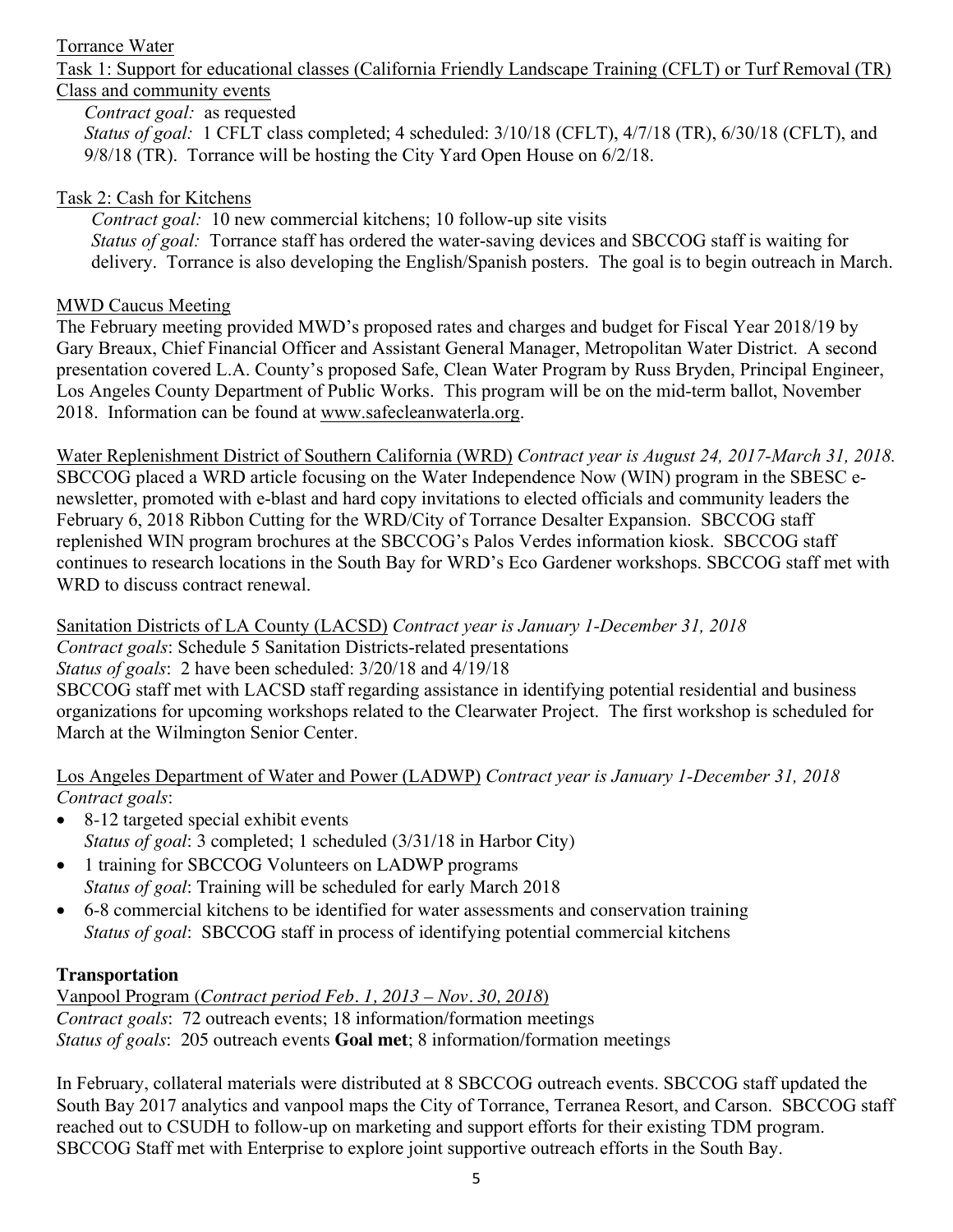# Metro Express Lanes (MEL) *(Contract period Aug. 1, 2015 – Jul. 31, 2018)*

*Contract goal*: 30 outreach events; 2 presentations *(This goal is dependent upon the availability of the mobile van). Status of goal*: 252 community events and 12 presentations completed. In addition, 23 SBESC e-newsletter articles have been facilitated by SBCCOG staff. **Goal met**

SBCCOG continues to send multiple invitations and notices to Metro staff about future South Bay MEL events that would be of value. SBCCOG staff began year-end review and marketing/outreach planning for 2018.

# Travel Pal – Smart Mobility Tool *(Contract period Aug. 1, 2015 – Feb. 28, 2018)*

SBCCOG staff and consultant completed work on the project's Final Report which was submitted to Metro on February 28<sup>th.</sup> All of the SBCCOG interactive links to the Travel Pal site were decommissioned. Final invoicing and reporting will be completed in March.

# II. MARKETING, OUTREACH, & IMPLEMENTATION

#### Workshops, Trainings, & Exchanges

The following chart provides an overview of all registration events held in February 2018:

| Event<br>Date | <b>Event Name</b>                                                                           | No.<br>Attended/No. of<br><b>RSVPs</b> | Marketing Info. (how did they hear about the Workshop)                                                                                                                                                                     | <b>Staff</b><br>Lead |
|---------------|---------------------------------------------------------------------------------------------|----------------------------------------|----------------------------------------------------------------------------------------------------------------------------------------------------------------------------------------------------------------------------|----------------------|
| 2/8/2018      | Making Your Home Healthier $\&$<br>More Comfortable the Energy $\&$<br>Water Efficiency Way | 9/25                                   | Email: 19, Flyer: 1, Local Publication: 1, Website: 1, Other: 3                                                                                                                                                            | <b>GF</b>            |
| 2/10/2018     | Rain Barrel Distribution -<br>Carson (397 rain barrels)<br>distributed)                     | 284/472                                | Comm. Org./Event: 9, Door Hanger: 10, Flyer: 39,<br>Newspaper: 1, Online Calendar: 5, Other Social Media: 18,<br>Postcard: 247, SBESC Email: 79, West Basin Social Media:<br>15, West Basin Website: 22, Word of Mouth: 27 | GF/AB                |
| 2/15/2018     | Rainwater / Greywater Class                                                                 | 26/82                                  | Comm. Org./Event: 4, Door Hanger: 1, Flyer: 2, Newspaper:<br>3, Online Calendar: 6, Other Social Media: 6, SBESC Email:<br>41, West Basin Social Media: 9, West Basin Website: 5,<br>Word of Mouth: 5                      | ML                   |
| 2/23/2018     | 19 <sup>th</sup> Annual General Assembly                                                    | 22/421                                 | Email: 266, Flyer: 17, Friend or Family: 33, Local<br>Publication: 15, Other: 64, Social Media: 4, Website: 22                                                                                                             | ALL<br><b>STAFF</b>  |

#### Outreach Events

- 4 community events in February
- 2 business events in February
- 1 residential workshop in February
- 1 SCE Seminar in February
- 1 presentation in February

Calendar year-to-date through February 2018:

- 7 community events
- 3 business events
- 1 presentation
- 1 SCE Seminar
- 1 residential workshop

Top Tweet earned 799 impressions

**Environmental Sustainability Study Session** #cityofmanhattanbeach pic.twitter.com/jmnEwgvcQG



**£3** 1 **⊎** 5